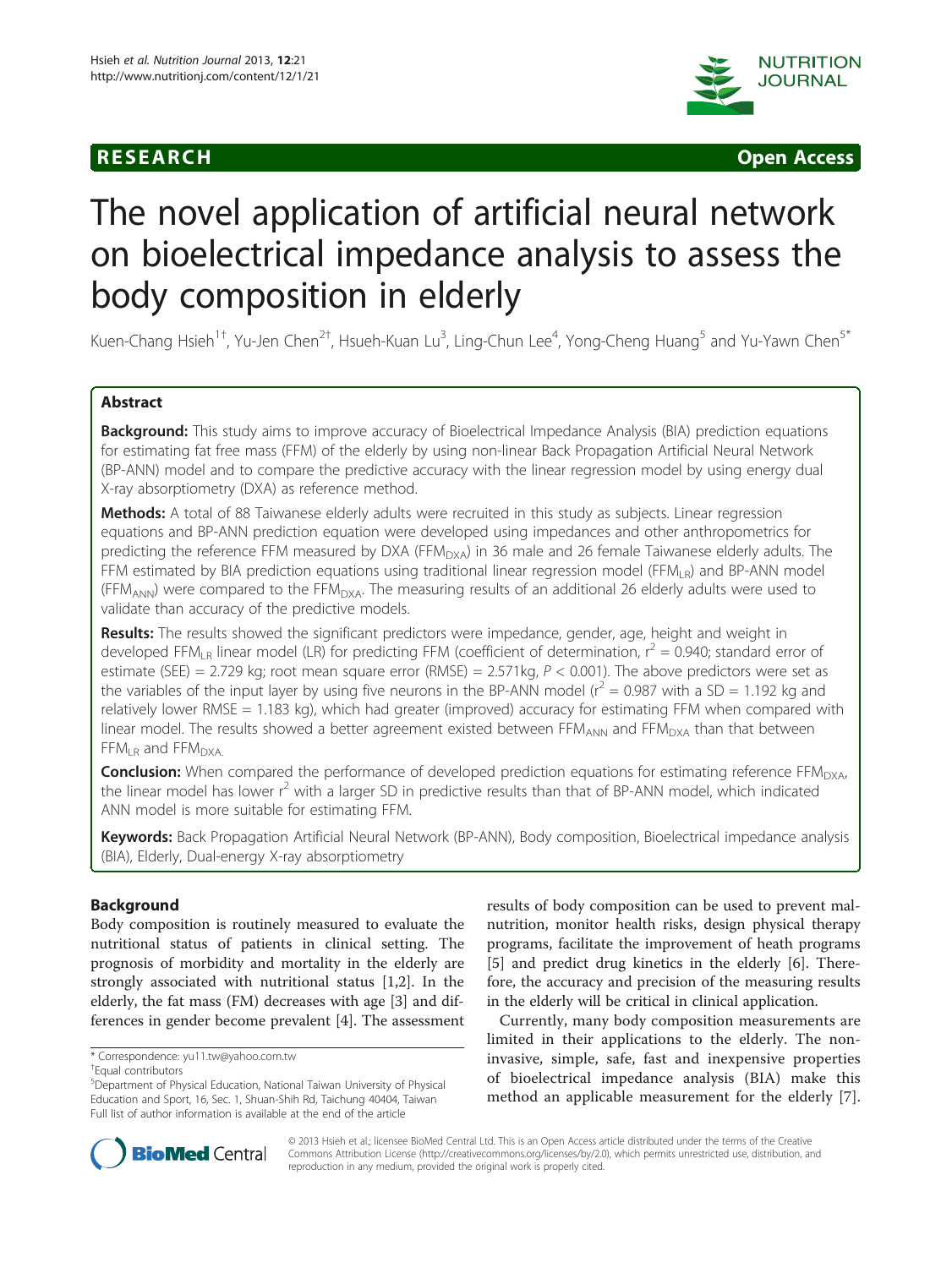The measurement of body composition using BIA oftentimes includes many predictive variables, such as impedance, ethnicities, age, sex, height and weight to develop linear prediction equations for estimating body fat content [[8\]](#page-6-0).

Despite the fact that the standing hand-to-foot BIA is more convenient than the supine hand-to-foot BIA [\[9](#page-6-0)], the standing hand-to-foot BIA has not yet been widely used except for limited reports in the current research literature [\[10](#page-7-0)]. The simple operational procedure for conducting a standing hand-to-foot BIA measurement can efficiently measure body composition in clinical application and epidemiological researches [[11\]](#page-7-0). The impedance measured by BIA can incorporate with other predictive variables, such as age, sex, activity levels and ethnicities to develop a prediction equation, if the estimated results are validated by DXA can provide a relatively accurate estimation of body composition, especially using standing hand-to-foot BIA method [[12](#page-7-0)]. Furthermore, some populations possess specific physiological characteristics such as the obese subjects [[13](#page-7-0)], adolescents [\[14](#page-7-0)], young women with high physical activity levels [\[15\]](#page-7-0) and elite male athletes [[16](#page-7-0)] may require a specific developed BIA prediction equation for obtaining more accurate estimates. The existing published BIA equations were developed through linear regression analysis by using independent variables such as height, weight, sex, age and impedance [\[7\]](#page-6-0). The above rationale assumed that the relationship between the independent variables and dependent variable exhibits a linear relationship rather than non-linear relationship [\[17\]](#page-7-0).

The linear regression model was used to describe the relationship between a single dependent variable such as FFM and other independent variables such as impedance, height, age, weight and sex. While the linear regression model may appear to be simple and applicable; however, when choose several variables as predictors to construct a multivariable regression model which may violate the basic assumption about independence of explanatory variables from one another. Since anthropometric variables often correlated with each other, the colinearty can lead to mistaken conclusions. Therefore, the linear regression model may not be a suitable method for developing a prediction equation. The results of previous BIA studies in elderly adults have shown that the association between anthropometric variables and body composition parameters were not very strong [[18](#page-7-0)]; therefore, an improvement of prediction equation is needed.

Other prediction models, including logistic regression [[19\]](#page-7-0), Cox regression [[20\]](#page-7-0), discriminant analysis, recursive partitioning [[21\]](#page-7-0) and artificial neural network-ANN [\[22](#page-7-0)], have been widely used in clinical applications for diagnosis [\[23](#page-7-0)], imaging [\[24](#page-7-0)], the analysis of wave forms [\[25](#page-7-0)], the identification of pathological specimens [\[26\]](#page-7-0), clinical

pharmacology [[27](#page-7-0)] and outcome prediction [[28,29\]](#page-7-0). Two studies had utilized the BIA measurements with an ANN model to evaluate the intracellular fluid [\[30](#page-7-0)] and total water body in patients under chronic hemodialysis [[31\]](#page-7-0). The results of these two studies showed that ANN model performed better in predictive accuracy than a linear regression analysis did [[30](#page-7-0),[31](#page-7-0)]. Very few studies have investigated the measurement of whole body composition, lean body mass and skeleton muscle mass using BIA measurement with ANN analysis. Whether the ANN model exhibits greater precision and accuracy in BIA measurement than the linear model is an interesting issue.

In the present study, we measured the FFM of Taiwanese male and female elderly adults using both BIA and DXA to develop a Back Propagation - Artificial Neural Network (BP-ANN) predictive model and compared the results with those of the linear predictive model to evaluate whether the ANN model exhibits greater accuracy.

# Methods

## Subjects

Healthy elderly subjects age 55 and over without chronic diseases such as hypertension, diabetes mellitus, cancer, nephrotic syndrome, hepatitis-related disease, chronic pulmonary disease, or artificial electrical implantation and assist devices, were recruited with the permission of the Institutional Review Board (IRB) of the Advisory Committee at Jen-Ai Hospital in Taiwan. 48 elderly males and 40 elderly females from central Taiwan were informed with formal consent forms prior test. The 62 randomly sampled subjects used to develop the BP-ANN mathematical model for the estimation of FFM were called the modeling group (MG), and the remaining 26 subjects comprised the validation group (VG).

## Experimental procedures

The body weight and height of the subjects were measured to the nearest 0.1 kg and 0.5 cm, respectively. All of the subjects were dressed in cotton robe without any metal attachments for the whole body DXA (Lunar Prodigy, GE Corp, USA.) measurements. The results were analyzed with "enCore 2003 Version 7.0" software. The whole body scanning protocol of each subject was completed within twenty minutes. All measurements were conducted by licensed technicians in the Radiology Department of the Dah Li County Jen-Ai Hospital in Taiwan. The FM and FFM were estimated by DXA. After DXA measurements, the subjects stood on a platform embedded with tetra-polar electrodes and gripped a handle embedded with bi-polar electrodes on the right hand side to measure the impedance at a frequency of 50 kHz. The impedance measurement instrument (QuadScan 4000; Bodystat, Ltd., Isle of Man, UK) contains independent detect electrodes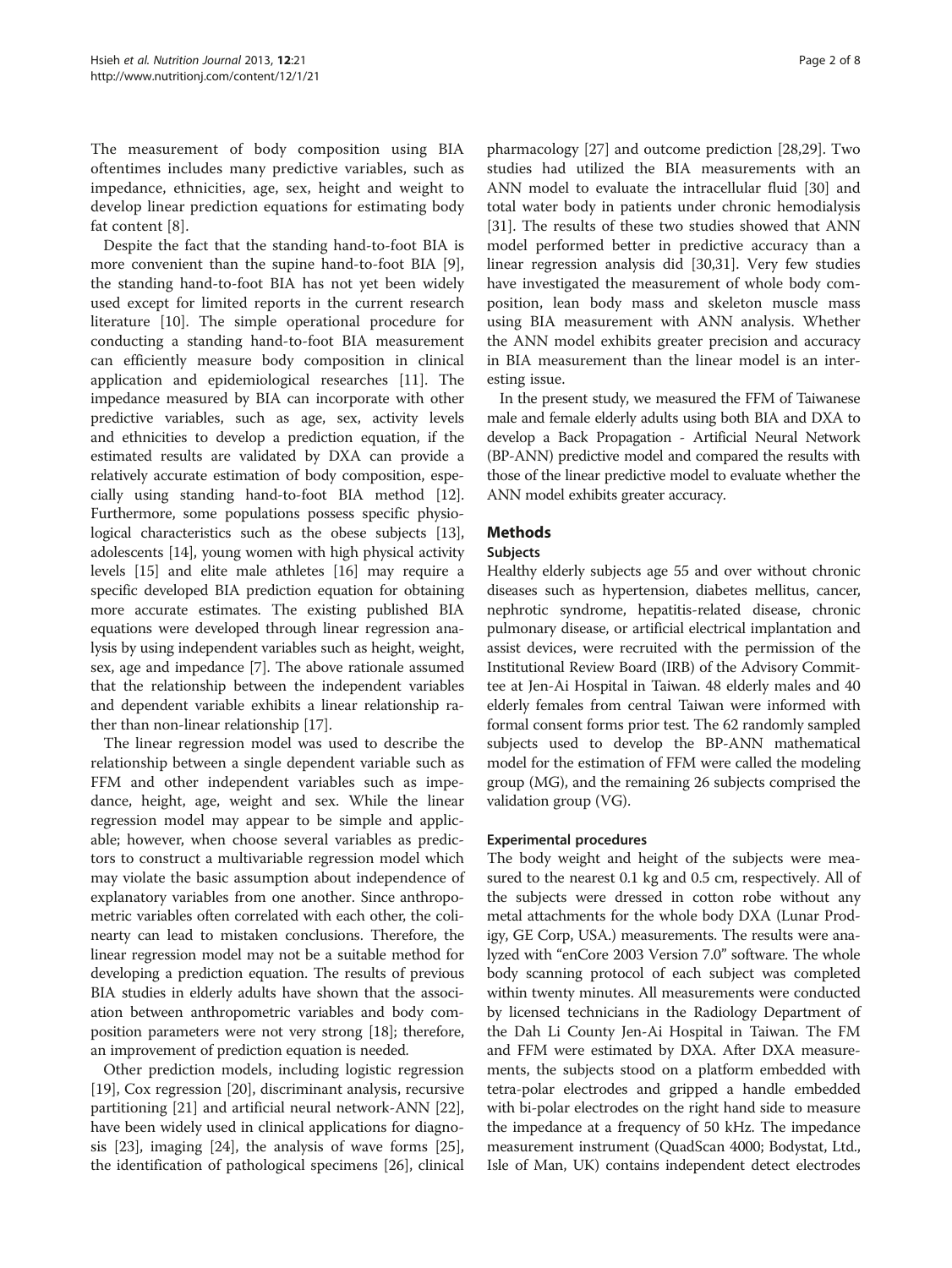and current source electrodes in the platform and handle grip. The total FFM values estimated by BIA using linear regression analysis (FFMLR) or by BIA using BP-ANN model analysis (FFMANN) were compared to the DXA measurement ( $FFM<sub>DXA</sub>$ ).

#### Back propagation-artificial neural network (BP-ANN)

We created the FFM predicting model using the BP-ANN (Figure 1), including an input layer, hidden layer and out-put layer [\[32\]](#page-7-0). The input layer contained  $p_i$  (j =1 to 5) values, including height (h), weight (m), age (y), impedance (Z) and sex (S). The hidden layer contained the one to multiple neurons that combine both the  $\mathbf{W}_{\text{i,j}}^1$  (weight matrix) and  $\mathbf{b}_i^1$  (bias vector). In other words, the calculation of the input value using both the  $\mathbf{W}_{\text{i,j}}^1$  and  $\mathbf{b}_\text{i}^1$  gave the  $\mathbf{n}_i^1$  value, which was subsequently substituted into  $\mathbf{f}^1$ (transfer function), which is the Log-Sigmoid function, to determine the  $\mathbf{a}^{1}_{i}$ . The  $\mathbf{a}^{1}_{i}$  was termed the first hidden layer. The above equations can be expressed as follows:

$$
\mathbf{a}^{1}_{i} = \mathbf{f}^{1} \left( \mathbf{W}^{1}{}_{i j} \mathbf{p}_{j} + \mathbf{b}^{1}{}_{i} \right) = \mathbf{f}^{1} \left( \mathbf{n}^{1}{}_{i} \right)
$$

$$
= \log \sin \left( \mathbf{W}^{1}{}_{i j} \mathbf{p}_{j} + \mathbf{b}^{1}{}_{i} \right) \tag{1}
$$



Figure 1 The BP-ANN model used in present study included an input layer with 5 values, which included h, height; m, body weight; y, age; Z, impedances; s, gender; a hidden layer with 5 neurons and an output layer with one neuron. The solid circles represent individual neurons and the lines represent the inputs, outputs and weighted connections between the neurons. **n**, net input;  $\textbf{b}^{\text{i}}_{\text{j}}$ , bias vector;  $\textbf{W}_{\text{j},\text{k}}^{\text{i}}$  weight matrix;  $\textbf{f}^{\text{i}}$ , transfer functions;  $\textbf{a}^{\text{j}}_{\text{j}}$ , neuron output. The superscript i represents the serial number of layers and the subscripts j and k represent the serial number of the neuron and the input.

logsin (n) =  $1/(1 + e^{-n})$ Scalars – small italic letters Vectors – small bold non-italic letters Matrices – capital BOLD non-italic letters i-the series number of the neuron j-the number of input values ( $\mathbf{p}_1 = \mathbf{h}$ ,  $\mathbf{p}_2 = \mathbf{w}$ ,  $\mathbf{p}_3 = \mathbf{y}$ ,

 $\mathbf{p}_4 = Z$ ,  $\mathbf{p}_5 = s$ )

The outcome value  $a<sup>1</sup>$  is connected to the output layer, which contains  $f^2$  (Linear transfer function). The above equation can be expressed as follows:

$$
\mathbf{a}^2 = \mathbf{f}^2 (\mathbf{W}^2_{i,1} \mathbf{a}^1_{i} + \mathbf{b}^2_{1}) = \mathbf{f}^2 (\mathbf{n}^2_{1})
$$
  
= purelin $(\mathbf{W}^2_{i,1} \mathbf{a}^1_{i} + \mathbf{b}^2_{1})$  (2)

 $purelin(n) = n$ 

The output layer with a single hidden layer in the present BP-ANN model can be expressed as follows:

$$
\mathbf{a}^{2}_{1} = \mathbf{f}^{2} \Big( \mathbf{W}^{2}_{i,1} \mathbf{f}^{1} \Big( \mathbf{W}^{1}_{ij} \mathbf{p}_{j} + \mathbf{b}^{1}_{i} \Big) \Big) + \mathbf{b}^{2}_{1} \Big)
$$
  
= purelin \Big( \mathbf{W}^{2}\_{i,1} \text{logsin} \Big( \mathbf{W}^{1}\_{ij} \mathbf{p}\_{j} + \mathbf{b}^{1}\_{i} \Big) + \mathbf{b}^{2}\_{1} \Big)   
\times (i = 1 \text{ to } 5, j = 1 \text{ to } 5) (3)

During the first training procedure, all of the anthropometric **p**<sub>i</sub> values, which contain height, weight, age, sex and impedances, in the input layer were randomly weighted for each equation in the initial weight matrix as  $\mathbf{W}_{i,j}^1$ ,  $\mathbf{W}_{i,1}^2$ , with the addition of the initial values in the bias vector as  $\mathbf{b}_i^1$ ,  $\mathbf{b}_i^2$ . The target t FFM values were measured by a DXA. After comparing to the target t values, the network applied the Levenberg-Marquardt algorithm to optimize the bias vector and weight matrix, subsequently processing the data backward to repeatedly adjust the weight matrix and bias vectors until convergence. For the training rule in the present study, we set the maximum iteration as 1000 times, with a minimum gradient value of  $10^{-6}$ . All of the algorithms mentioned above were coded by Matlab Ver.7.0 (MathWorks, Inc. MA, USA). The BP-ANN models containing one to five neurons were created in the hidden layer to explore the effects of neuron number on the precision of FFM prediction. After the training process, the optimal weight matrix of the  $\mathbf{W}_{i,j}^1$  and  $\mathbf{W}_{i,1}^2$  variables and the bias vector of the  $\mathbf{b}_i^1$ and  $\mathbf{b}_1^2$ variables were obtained.

# Statistical analysis

All of the data were analyzed by SPSS version14.0 software (SPSS Inc., Chicago, IL, USA). The data are presented as the means  $\pm$  standard deviation (SD). The data of 62 randomly sampled subjects were used to develop the BP-ANN model and linear regression model for predicting FFM. Multivariable linear regression was used to develop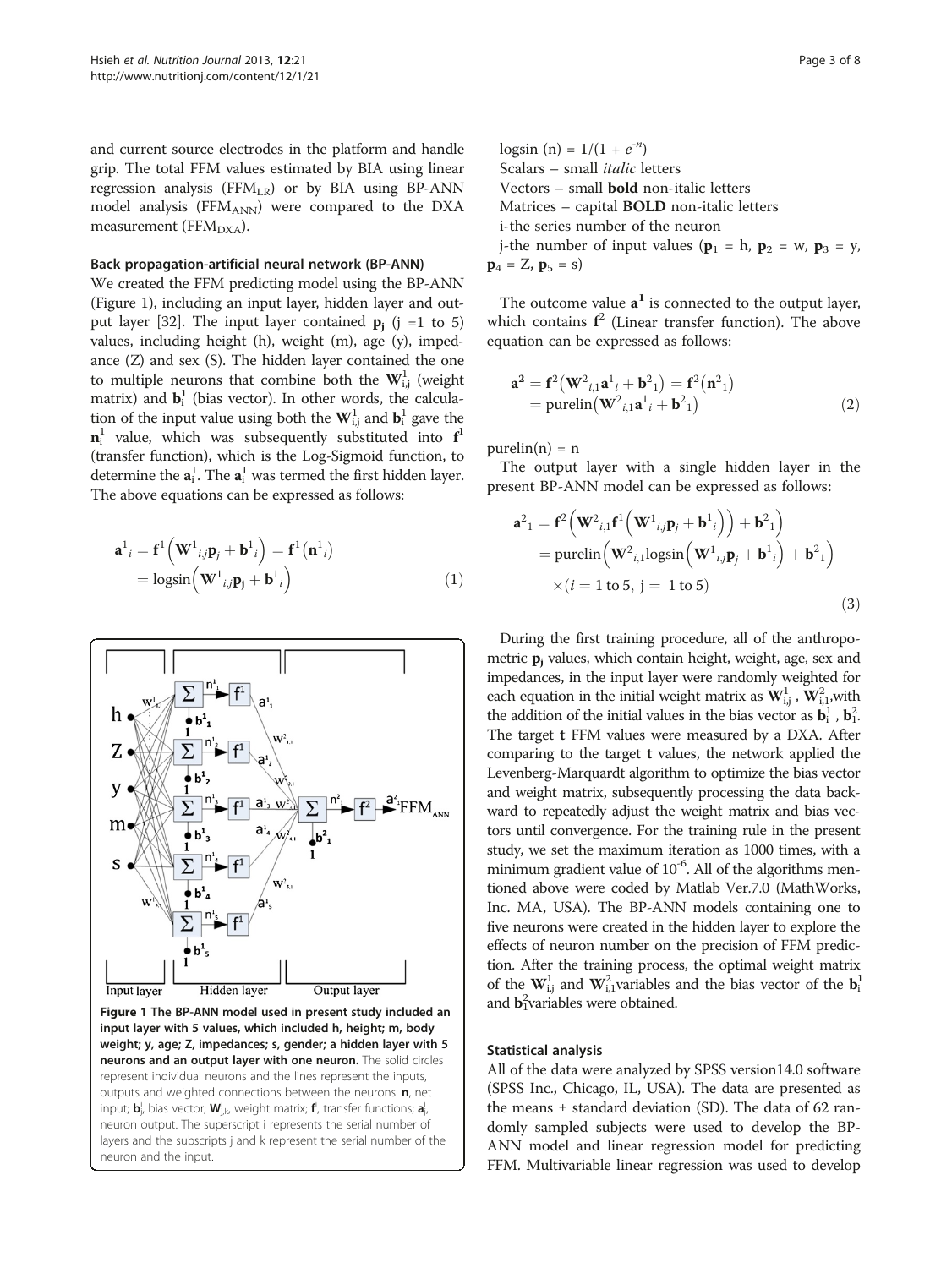<span id="page-3-0"></span>a linear FFM prediction equation for comparison with the ANN equation. The  $FFM_{LR}$  and  $FFM_{ANN}$  were compared with each other by using Bland and Altman plots in which the predictive results in each subject by both equations were plotted against reference  $FFM<sub>DXA</sub>$ ; the differences in predicting BF% were also compared. The standard error of estimate (SEE) and root-mean-square error (RMSE) were also used to measure the accuracy of predictions. The coefficient of determination  $(r^2)$  were calculated to compare the goodness of fit between two models. Also, the data of an additional 26 subjects were used to validate the developed equations. For all statistical analyses, a P value of < 0.05 was considered significant.

## Results

The basic characteristics and body composition data for the MG and VG are shown in Table 1. The mean age of the males and females in the MG group was  $61.0 \pm 5.14$ years and  $61.2 \pm 5.8$  years, respectively, while the mean body fat content of the male and female subjects was  $27.0 \pm 5.3\%$  and  $35.8 \pm 6.7\%$ , respectively. The mean age of the males and females in the VG group was  $65.1 \pm 5.0$  years and  $61.3 \pm 5.07$  years, respectively, while the mean body fat content was  $27.0 \pm 5.3\%$  and  $35.8 \pm 6.7\%$ , respectively.

The linear prediction equation was obtained by linear regression analysis, height (h), weight (m), age (y), sex (S, 1: male, 0: female) and impedances were set as independent variables, and the FFM measured by DXA was set as dependent variables.

FFM<sub>LR</sub>(kg) = 7.104 + 2.433 S + 0.719  $h^2/Z$  + 0.217 m-0.183 y  $r^2 = 0.940$ , standard error of estimate (SEE) = 2.729 kg, P < 0.001)  $(4)$ 

During the training process, the hidden layers containing one to five neuron units in the BP-ANN model were executed with starting values of 1000 by the optimal algorithms (Levenberg-Marquardt (L-M) or Bayesian Regularization (B-R)) separately to obtain the optimal weight matrix  $\mathbf{W}_{i,j}^1$ ,  $\mathbf{W}_{i,1}^2$  and bias vector  $\mathbf{b}_i^1$ ,  $\mathbf{b}_1^2$ . The  $\mathbf{p}_j$ values were substituted into the optimal BP-ANN model to obtain the estimated  $FFM_{ANN}$  values. The effect of the number of neurons in the input layer on the determination coefficients of the FFM  $_{\text{DXA}}$  in the BP-ANN model is shown in Figure [2](#page-4-0).

The highest coefficients of determination ( $r^2$  = 0.987) occurred with five neurons in the predictive model; however, the highest coefficients of determination at one neuron unit still measured up to  $r^2$  = 0.960. We re-substituted the anthropometric and impedance values into the optimal BP-ANN model with five neurons to estimate the  $FFM_{ANN}$ . The coefficient of determination of the estimated FFMANN *vs.* FFM  $_{\text{DXA}}$  reached up to  $r^2 = 0.987$  with the L-M algorithm and  $r^2$  = 0.971 with the B-R algorithm (Figure [3\)](#page-4-0).

The Bland-Altman plot of bias in each predictive FFM value from both of the developed predictive equations is shown in Figure [4](#page-5-0)a The limits of agreement for estimated FFM<sub>LR</sub> vs. FFM  $_{\text{DXA}}$  were  $\pm$  5.183 kg at 2 SD, while the

| M.G. <sup>1</sup>             | Mean $\pm$ SD<br>Male | Range<br>$(n=36)$ | Mean $\pm$ SD<br>Female | Range<br>$(n=26)$ |
|-------------------------------|-----------------------|-------------------|-------------------------|-------------------|
|                               |                       |                   |                         |                   |
| Height (m)                    | $1.69 \pm 0.08$       | 1.50, 1.91        | $1.57 \pm 0.06$         | 1.46, 1.76        |
| Weight (Kg)                   | 73.8±13.6             | 53.8, 114.4       | $61.8 \pm 9.2$          | 42.0, 79.7        |
| BMI ( $\text{Kg/m}^2$ )       | $25.8 \pm 3.8$        | 20.3, 36.8        | $25.0 \pm 3.9$          | 17.9, 35.4        |
| Impedance (ohm)               | 545.4±60.4            | 407.6, 774.3      | 639.8±61.8              | 479.2, 777.0      |
| $FFMDXA$ (kg) <sup>3</sup>    | 52.7±9.3              | 28.0, 79.1        | 37.3±4.6                | 29.7, 44.9        |
| $FM_{DXA}$ (kg) <sup>3</sup>  | $21.1 \pm 7.9$        | 4.5, 37.9         | 24.4±7.1                | 10.7, 38.3        |
| $BF\%_{DXA}$ (%) <sup>3</sup> | $28.2 \pm 8.0$        | 6.2, 49.2         | 39.0±7.3                | 21.4, 50.7        |
| V.G. <sup>2</sup>             | Male                  | $(n=12)$          | Female                  | $(n=14)$          |
| Age (years)                   | $65.1 \pm 5.0$        | 59.5, 74.8        | 61.33±5.07              | 55.5, 73.2        |
| Height (m)                    | $1.67 \pm 0.07$       | 1.56,1.80         | $1.54 \pm 0.05$         | 1.43, 1.61        |
| Weight (Kg)                   | 71.4±7.5              | 57.1, 84.0        | 56.91±9.60              | 55.50, 73.20      |
| BMI $(Kq/m2)$                 | $25.6 \pm 1.8$        | 21.5, 28.4        | 24.03±3.56              | 17.94, 29.72      |
| Impedance(ohm)                | 565.2±47.9            | 493.0, 641.3      | 621.3±46.6              | 583.3, 741.0      |
| $FFMDXA$ (kg) <sup>3</sup>    | $50.9 \pm 3.5$        | 46.0, 59.6        | 35.7±4.4                | 28.9, 44.5        |
| $FMDXA$ (kg) <sup>3</sup>     | $19.2 \pm 5.0$        | 7.9, 26.5         | $20.6 \pm 6.8$          | 12.0, 33.5        |
| $BF\%_{DXA}$ (%) <sup>3</sup> | $27.0 \pm 5.3$        | 14.1, 34.4        | 35.8±6.7                | 26.6, 47.8        |

Table 1 The basic characteristics and body composition data of the subjects

<sup>1</sup>MG: Modeling group; <sup>2</sup>VG: Validation group; <sup>3</sup>FFM<sub>DXA</sub>, FM<sub>DXA</sub> (fat free mass) and BF%<sub>DXA</sub> (percentage of fat percentage) were measured by DXA.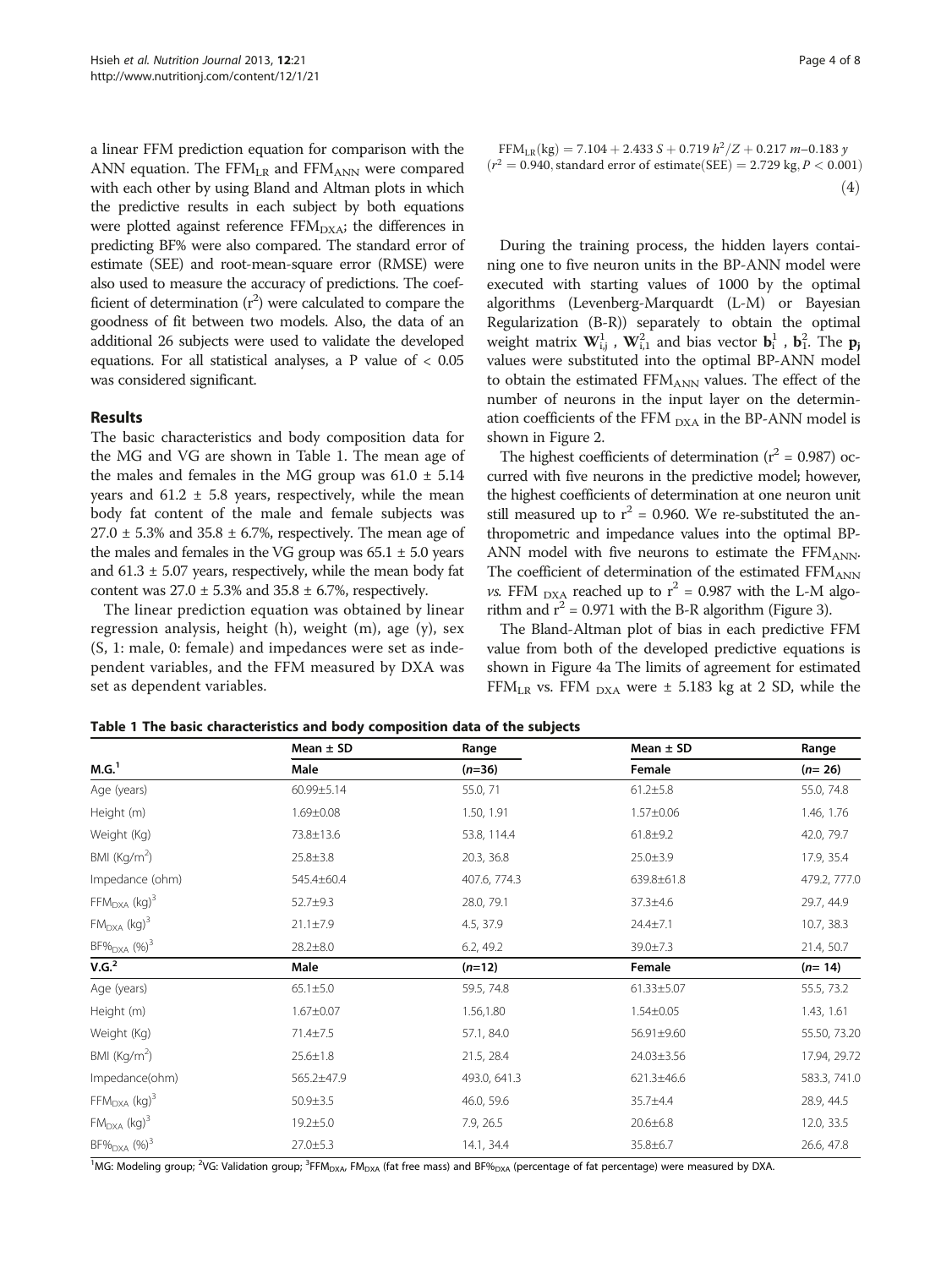<span id="page-4-0"></span>80

60

40

20 20

FFM<sub>ANN</sub> (kg)



**CONSCRECTION OF THE PARTY OF THE PARTY OF THE PARTY OF THE PARTY OF THE PARTY OF THE PARTY OF THE PARTY OF THE** 

40

0000

 $0.987 \times + 0.564$ 

 $= 62$ 

 $= 0.987$  $< 0.001$ 

60

80

was 3.850%, while the SD of bias was 1.755% in the optimal BP-ANN model. The  $FFM_{LR}$  and  $FFM_{ANN}$  estimated by the VG group

# vs. FFM $_{\text{DXA}}$  analysis were 0.933 and 0.963, respectively. The above distributions are shown in Figure [5](#page-5-0).

# **Discussion**

To elucidate the predictive performance in estimating the body composition for the elderly by using the linear model and the optimal BP-ANN model, identical dataset were



used to develop these two models for comparison. Using the anthropometric data, the BP-ANN model with the simple input layer with five neurons was adopted to predict the FFM and body composition of the elderly. For predicting the  $FFM<sub>DXA</sub>$ , the coefficient of determination for the FFM<sub>ANN</sub> ( $r^2$  = 0.960) estimated by the BP-ANN model with a single neuron in the input layer was greater than that of the  $FFM<sub>LR</sub>$  estimated by the linear model  $(r^2 = 0.940)$ . The presence of more neurons in the input layer of the weighted BP-ANN model resulted in a higher coefficient of determination; the  $r^2$  value reached up to 0.987 when the five neurons were included in the input layer of the BP-ANN model. As more variables were included in the ANN model the correlation coefficient between predictive value and  $FFM<sub>DXA</sub>$  increased, nearly approached to one. When compare the results with other studies using impedances in linear model, the FFM values for the elderly estimated by Genton et al. [[33](#page-7-0)], Deurenberg et al. [\[34\]](#page-7-0) and Roubenoff et al. [[35](#page-7-0)] were underestimated approximately 2.9 to 7.1 kg in males and approximately 2.3 to 6.7 kg in females. Nevertheless, in comparison to the values determined by Baumgartner et al. [\[36](#page-7-0)], their results overestimated FFM roughly by 4.3 kg in males and approximately 1.4 kg in females. The data from Kyle et al. [[37](#page-7-0)] show that the differences between the measured FFM and the DXA were  $0.2 \pm 2.0$  kg in males and  $0.0 \pm 1.6$  kg in females. Despite the acceptable coefficients of determination ( $r^2$  = 0.756-0.883) in the above-mentioned studies, improved  $r^2$  values were obtained in our five neurons input layer BP-ANN model. In particular, the smallest standard deviation of differences existed in the  $FFM_{ANN}$ vs. FFM<sub>DXA</sub> comparison (0.0  $\pm$  1.192 kg).

Because a larger computing capacity and longer processing time were required to exert the arbitrary function mapping or non-linear function mapping, we optimized the training process in BP-ANN model by using the Levenberg-Marquardt Algorithm to improve the convergence. Despite the limits of memory resources [[32](#page-7-0)], the space required for our analysis is a relatively tiny amount in modern computer hardware. That trend makes our technique more applicable. To prevent the occurrence of a local error minimum in our BP-ANN model, we repeatedly applied various random initial values to the training process for the BP-ANN model. Meanwhile, the trial calculations for the errors and the correlation coefficient fit the optimal BP-ANN model.

With the same training data, the accuracy and precision of the BP-ANN model are directly related to the number of neurons and hidden layers. To prevent overfitting in our BP-ANN model, the model was optimized by Bayesian Regularization. If the relationship between dependant variable and independent variables were linear, using BP-ANN model to develop linear prediction equation, with proper training similar or nearly identical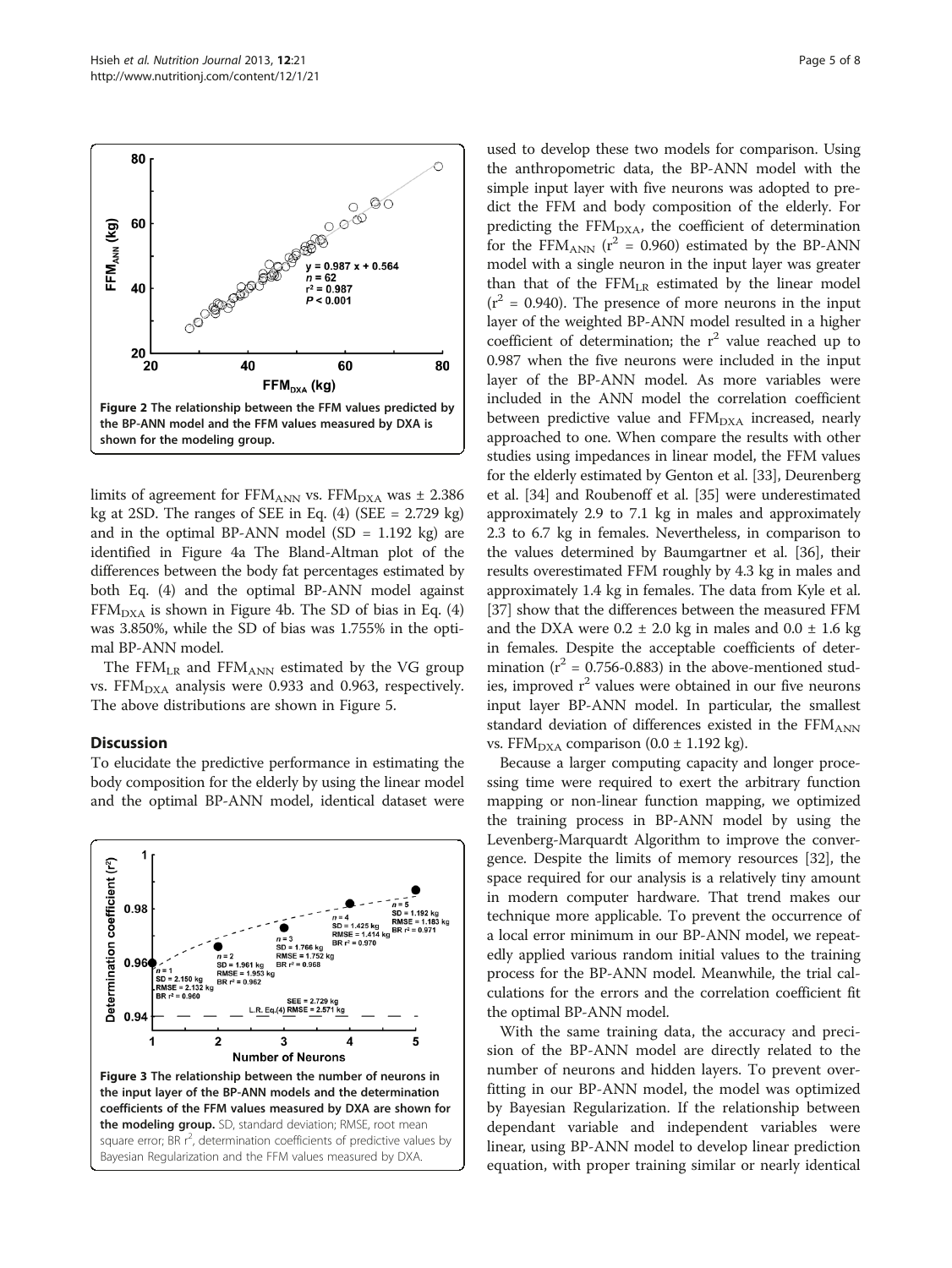<span id="page-5-0"></span>

results to linear regression may be achieved. However, if the relationship were non-linear, using linear regression model to construct prediction equation, the predictive accuracy will be limited [[38\]](#page-7-0). When constructing a BP-ANN model, there was no guideline or rules for how many hidden layers should be constructed, how many neurons should be included, and how to choose proper transfer function for achieving the optimal predictive equation. For practical application, the different combination of layers and neurons may be used to construct model via training conjoin with validation analysis to achieve desired results. In most case, when the included hidden layers and neurons approach certain numbers, the estimated error will be minimized to certain value which cannot be reduced as more hidden layers and neurons are included into model. This phenomenon was observed as we constructed our model. For the minimum sample size, ANN model can generate better

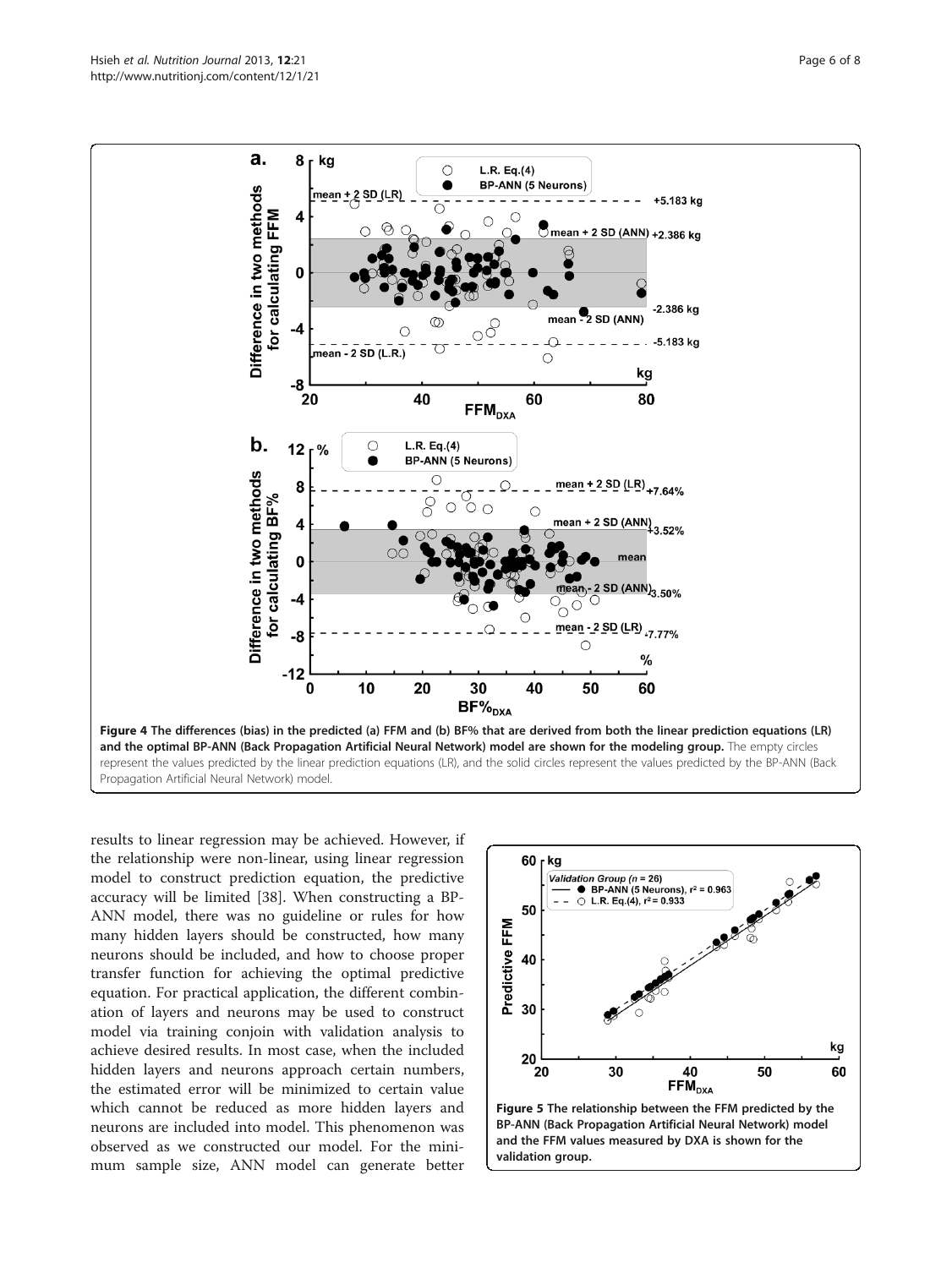<span id="page-6-0"></span>results than that of linear model when sample size is lower than 2000 [\[39\]](#page-7-0). But ANN model still has its downside, the estimated weight matrix, bias vector cannot have the same interence and interpretation as linear regression coefficient [[40\]](#page-7-0). Another downside of ANN model is the complex calculation of the model which demand higher computation capability of measuring system or device, but recent development of computer hardware had made this obstacle easily be overcome which results in widely application of ANN model [[41\]](#page-7-0).

After ruling out other sources of dependent variability, the linear regression can easily describe the relationship between the single independent variable and the single major dependent variable. However, the linear regression does not work well in the systems with the dependent variables correlated with each others, especially in the complex human physiological system. Many variables, such as sex, age, physical activity, diet, genetics, weight and height, can affect body composition or have non-linear relationship among variables [\[18\]](#page-7-0). These variables may interact with each other to influence the estimation of body composition. In other words, the multiple dependent anthropometric variables may exhibit a coupled relationship rather than an independent linear relationship as assumed in a multiple linear regression model [[42](#page-7-0)].

Consequently, the application of non-linear functions and other more flexible mathematic functions to describe the relationships between body composition parameter (fat free mass) and multiple variables requires much more attention to improve the predictive accuracy. In fact, the RMSE for FFM in our BP-ANN model was much lower than in LR model. Further evidence provided by Liu et al. shows that the application of the BIA system and the ANN model to estimating the FFM of the lower limbs exhibits greater performance than a linear model [\[43\]](#page-7-0).

Many studies had successfully apply ANN model in clinical trials [[22](#page-7-0),[24,27](#page-7-0)-[31](#page-7-0)]. However, some indicated that ANN model can't perform better than linear regression model in clinical application. Therefore, the novel ANN model should be validated and use with care [\[39\]](#page-7-0).

# **Conclusions**

Collectively, our study comparing the differences between the FFM<sub>ANN</sub> and FFM<sub>LR</sub>, the results of our study show superior outcomes with the BP-ANN model and indicate the successful application of this model in predicting the body composition of the elderly. The BP-ANN model may be incorporated into the measuring device for practical use in the future.

#### Abbreviations

BIA: Impedance analysis; FFM: Fat free mass; BF%: body fat percentage; FM: Body fat mass; BP-ANN: Back propagation artificial neural network;

FFM<sub>LR</sub>: FFM estimated with the analysis of linear regression model; FFMANN: FFM estimated with the analysis of BP-ANN model; DXA: Dualenergy X-ray absorptiometry; Z: Impedance; FFM<sub>DXA</sub>: DXA measurement of FFM; H: Height; M: Weight; S: Sex; Wi<sub>ij</sub>: Weight matrix; b<sub>i</sub><sup>1</sup>: Bias vector; f<sup>1</sup>: Transfer function; SD: Standard deviation; r<sup>2</sup>: Determination coefficient SEE: Standard estimation of error; RMSE: Root mean square error; BR r<sup>2</sup>: Determination coefficients of estimation values by Bayesian Regularization and the FFM<sub>DXA</sub>; BF%<sub>DXA</sub>: DXA measurement of body fat percentage; BF% LR: BF% estimated by BIA with the analysis of linear regression model; FFMANN: BF% estimated by BIA with the analysis of BP-ANN model.

#### Competing interests

Charder Electronic Co., LTD funded this study. One author, Hsieh Kuen-Chang, belongs to the Research Center of the company. The other authors have declared that they have no competing interests.

#### Authors' contributions

KCH, the main author, contributed to the collection and interpretation of the BIA analysis data and developed the BP-ANN model; YJC completed the statistical analysis; YYC contributed to the collection and interpretation of the DXA analysis data and drafted the manuscript; HKL and YCH designed and revised the manuscript and assisted in the development of the BP-ANN model. All of the authors have read and approved the final manuscript.

#### Acknowledgements

This work was supported by grant NSC100-2410-H-H-028-MY3 from the National Science Council of Taiwan and grant CGR-A10001 from the Research Center of Charder Electronic Co., LTD.

#### Author details

<sup>1</sup> Research Center, Charder Electronic Co., LTD, Taichung, Taiwan 2 Department of Radiation Oncology, Mackay Memorial Hospital, Taipei, Taiwan. <sup>3</sup>Sport Science Research Center, National Taiwan University of Physical Education and Sport, Taichung, Taiwan. <sup>4</sup>Graduate Institute of Sport Coaching Science, Chinese Culture University, Taipei, Taiwan. <sup>5</sup>Department of Physical Education, National Taiwan University of Physical Education and Sport, 16, Sec. 1, Shuan-Shih Rd, Taichung 40404, Taiwan.

#### Received: 26 July 2012 Accepted: 22 January 2013 Published: 6 February 2013

#### References

- 1. Corrada MM, Kawas CH, Mozaffar F, Paganini-Hill A: Association of body mass index and weight change with all-cause mortality in the elderly. Am J Epidemiol 2006, 163:938–949.
- 2. Wannamethee SG, Shaper AG, Lennon L, Whincup PH: Decreased muscle mass and increased central adiposity are independently related to mortality in older men. Am J Clin Nutr 2007, 86:1339–1346.
- 3. Meeuwsen S, Horgan GW, Elia M: The relationship between BMI and percent body fat, measured by bioelectrical impedance, in a large adult sample is curvilinear and influenced by age and sex. Clin Nutr 2010, 29:560-566.
- 4. Kuczmarski RJ: Need for body composition information in elderly subjects. Am J Clin Nutr 1989, 50:1150-1157.
- 5. Ferrara S, Pazzucconi F, Bondioli A, Mombelli G, Agrati A, Ferraro G, Zoppi F, De Rosa C, Calabresi L, Sirtori CR: Development of a model based on body composition to predict drug kinetics: II. Application of the model to the use of digoxin in elderlies. Pharmacol Res 2004, 50:105–108.
- 6. Bussolotto M, Ceccon A, Sergi G, Giantin V, Benincà P, Enzi G: Assessment of body composition in elderly: accuracy of bioelectrical impedance analysis. Gerontology 1999, 45:39–43.
- 7. Kyle UG, Bosaeus I, De Lorenzo AD, Deurenberg P, Elia M, Gómez JM, Heitmann BL, Kent-Smith L, Melchior JC, Pirlich M, Scharfetter H, Schols AM, Pichard C, Composition of the ESPEN Working Group: Bioelectrical impedance analysis – part I: review of principles and methods. Clin Nutr 2004, 23:1226-1243.
- 8. Svendsen OL, Haarbo J, Heitmann BL, Gotfredsen A, Christiansen C: Measurement of body fat in elderly subjects by dual-energy x-ray absorptiometry, bioelectrical impedance, and anthropometry. Am J Clin Nutr 1991, 53:1117–1123.
- 9. Nuñez C, Gallagher D, Visser M, Pi-Sunyer FX, Wang Z, Heymsfield SB: Bioimpedance analysis: evaluation of leg-to-leg system based on pressure contact footpad electrodes. Med Sci Sports Exerc 1997, 29:524–531.